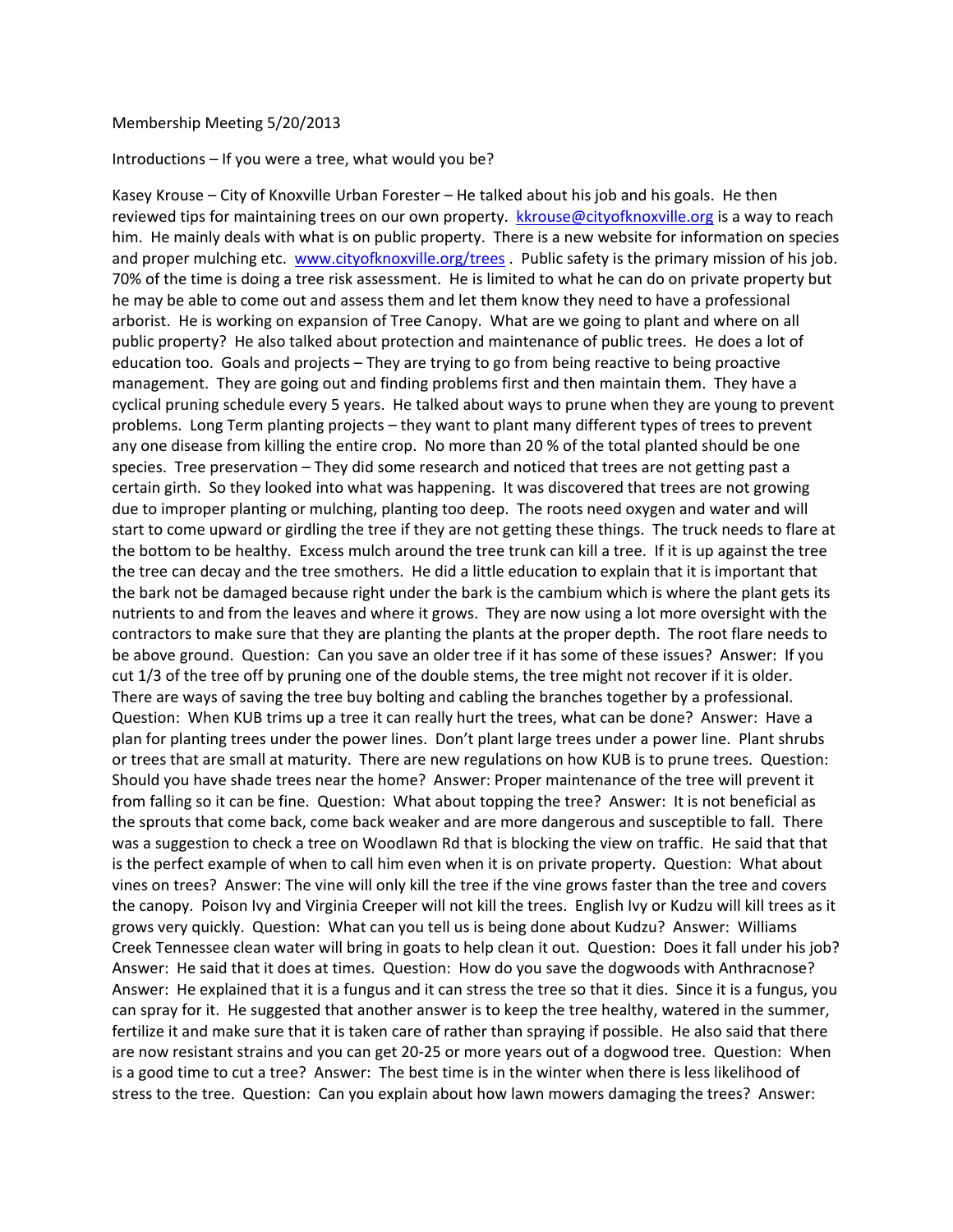He mentioned that just taking a little sliver off of the bark can hurt the tree and if it is done on all sides, it can kill the tree. Janice brought up a volunteer group to go out and help with people's yards who cannot care for their own yards due to being elderly or due to illness, etc. Kasey mentioned that there might be a project like this in the future. We can look at this for next year and maybe get two reps from each different neighborhood if we could. Kasey indicated that he is interested and will be glad to look in to this next year.

Officer Roark – He wanted to give a 'Thank you' for our officer appreciation on Friday! He then let us know about what is going on it Montgomery Village. He suggested not going through Montgomery Village because there is an influx of gang activity. There are some new gangs and more activity. They are trying to make their claims on the area. There are shootings and innocent people are being affected so it's best not to go that way. He has made some really good arrests lately. They are continuing to patrol the cemetery and at Sam Duff Park and it appears to be going well. The biggest concern is for the elderly, disabled and the children. There was some concern on Moody BLVD where people are getting their copper wires stolen. Officer Roark will check in on it. The group thought it might be 338 Moody possibly. He said that 'For Sale' signs will more than likely bring in the people ready to steal copper. There are also issues with folks stealing stuff out of people's yards, like wheelbarrows. The concern came up about overgrown yards and issues with rental houses not being cared for. Officer Roark suggested that folks call codes if needed. It was also brought to his attention that there are speeders on Busbee and the area neighbors are wanting more police presence. There was a suggestion as to where the police could park and Officer Roark said that he would let the guys know. There was also a mention that on Cruze Road they are speeding as well as driving on the wrong side of the road as well. There was also mention that a particular family allowed their dogs to be free in the yard and the dogs are coming after her car. He suggested that they call animal control. There is a leash law or they can be behind a fence. There was also an issue brought up that the fire trucks off of Chapman Highway were not able to get out of the fire house in an emergency. We asked what could be done about this. There was a suggestion to call 311 to be able to let the fire trucks out. If enough neighbors call about it, it will help the fire station get a light or some signage.

Nick Pavlis was not able to come tonight due to the change in date. Janice mentioned that he has many meetings to attend. There was a suggestion that he come every other time and send a report to the ones he is unable to attend. Nick provided a report for this meeting: "May 20, 2013 Ok big issues for the meeting; Budget has passed on first reading and Council is in budget hearings all day tomorrow beginning at 8:30 and concluding at 5:30 with public forum. Highlights are NO TAX INCREASE!! No cut backs or elimination of services. We have a healthy fund balance and I do not anticipate any real challenge to any portion of the Mayor's proposed budget. Major capital projects include 16 million dollar improvements to the zoo. It is the second leading attraction, Vol football 1st, so it is important to our City to have upgrades to this popular regional attraction. With that in mind, we are doing road improvements to Prosser Road due to the terrible flooding problems they experience there every time there is a major rain. Also improvements to Lake Shore Park one of Knoxville's most visited and used park. A new Public Works building to replace an antiquated facility that is need of much repair so a new facility is a better investment than continually replacing portions of an outdated facility. Discussions will begin this week with the City/County administration, Knoxville Chamber, UT College of Business, Legacy Parks on the marketing funds that have been made available to our local merchants suffering through the bridge closure. A team of folks have been working on a master plan for the improvements to Fort Dickerson. We are in final stages and then will present to Mayor Rogero for her approval. It will be family friendly with full utilization of the park. This was fully funder two years ago and I believe we have fully vetted the subject and hopefully everyone will be happy with the final product. JWP Extension-We